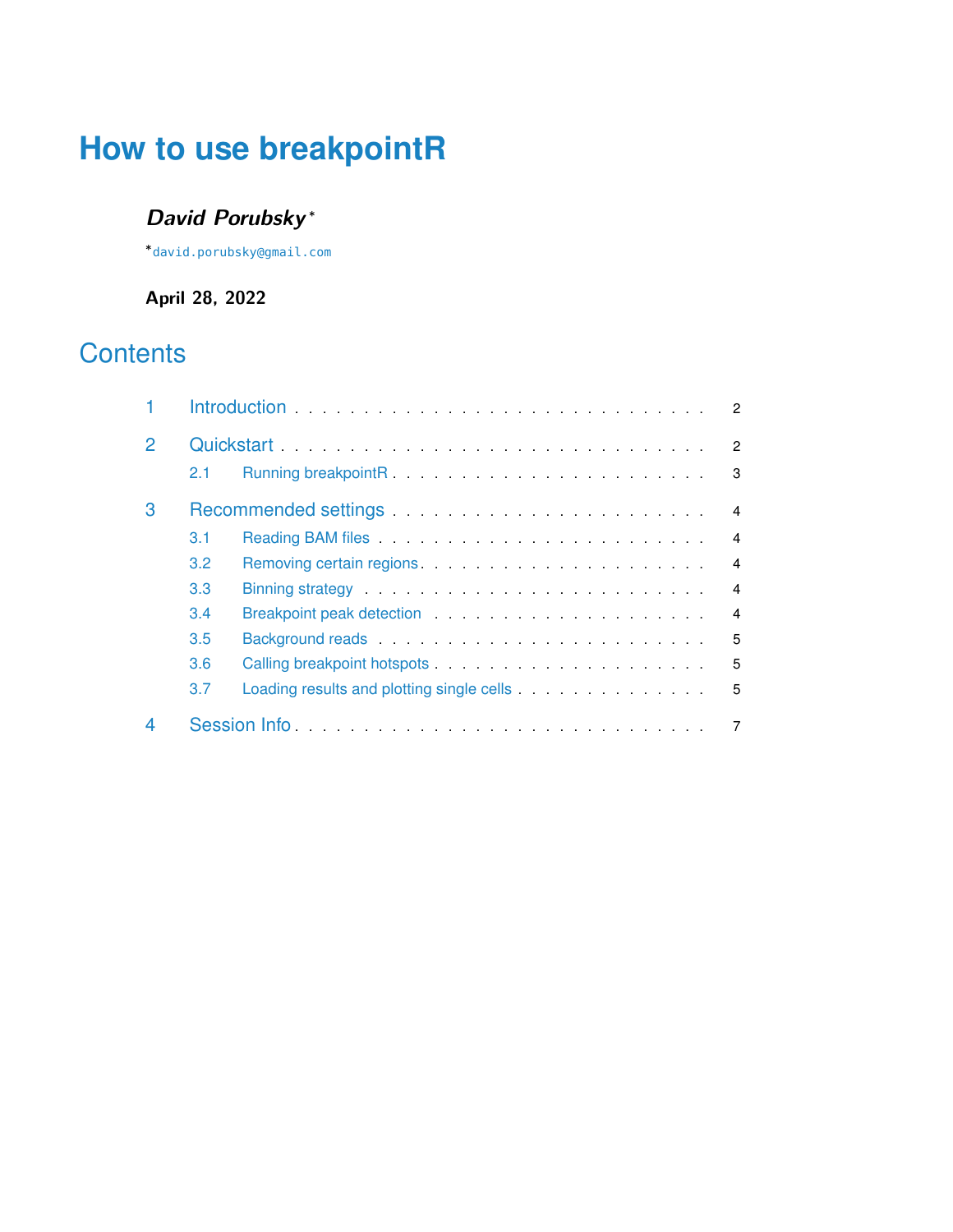### 1 Introduction

<span id="page-1-0"></span>BreakpointR is a novel algorithm designed to accurately tracks template strand changes in Strand-seq data using a bi-directional read-based binning. Read-based binning strategy scales each bin size dynamically to accommodate defined number of reads what accounts for mappability bias in sparsely covered single-cell Strand-seq data. In such dynamically scaled bins, read directionality is tracked in order to search for points where template-strand-state changes. BreakpointR takes as an input reads aligned to the reference genome and stored in a single BAM file per single cell. BreakpointR outputs locations where directionality of sequenced template strands changes. Template strands changes are defined by changes in proportion of reads mapped to positive ('Crick') and negative ('Watson') strand of the reference genome. In a diploid organism such as human we distinguish three possible scenarios of template strand inheritence. If both parental homologues were inherited as Watson template (we assign a WW state), if only Crick templates were inherited (we assign CC state), or one Watson and one Crick template was inherited by each parent (we assign WC state).

## <span id="page-1-1"></span>2 Quickstart

The main function of this package is called  $b$ reakpointr() and performs all the necessary steps to get from aligned reads in BAMs to predicted breakpoints (changes) in strand directionality. For an unexperienced user we advise to run *breakpointR* with default parameters and later based on the obtained results start to tweak certain parameters. For more detailed guidance on how to tweak certain parameters see section [3.](#page-3-0)

```
library(breakpointR)
## Run breakpointR with a default parameters
breakpointr(inputfolder='folder-with-BAMs', outputfolder='output-folder')
```
Although in most cases the one of the above commands will produce reasonably good results, it might be worthwhile to adjust the default parameters in order to improve performance and the quality of the results. You can get a description of all available parameters by typing

#### ?breakpointr

After the function has finished, you will find the folder **output-directory** containing all produced files and plots. This folder contains the following **files** and **folders**:

• breakpointR.config: This file contains all parameters that are necessary to reproduce your analysis. You can specify this file as shown below in order to run another analysis with the same parameter settings.

breakpointr(..., configfile='breakpointR.config')

• **breakpoints** UCSC browser formatted bedgraphs compile all breakpoints across all single-cell libraries. This folder also contains list of all localized breakpoints in all single-cell libraries. Lastly, locations of breakpoint hotspots are reported here if

callHotSpots=TRUE

• **browserfiles** UCSC browser formatted files with exported reads, deltaWs and breakpoints for every single-cell library.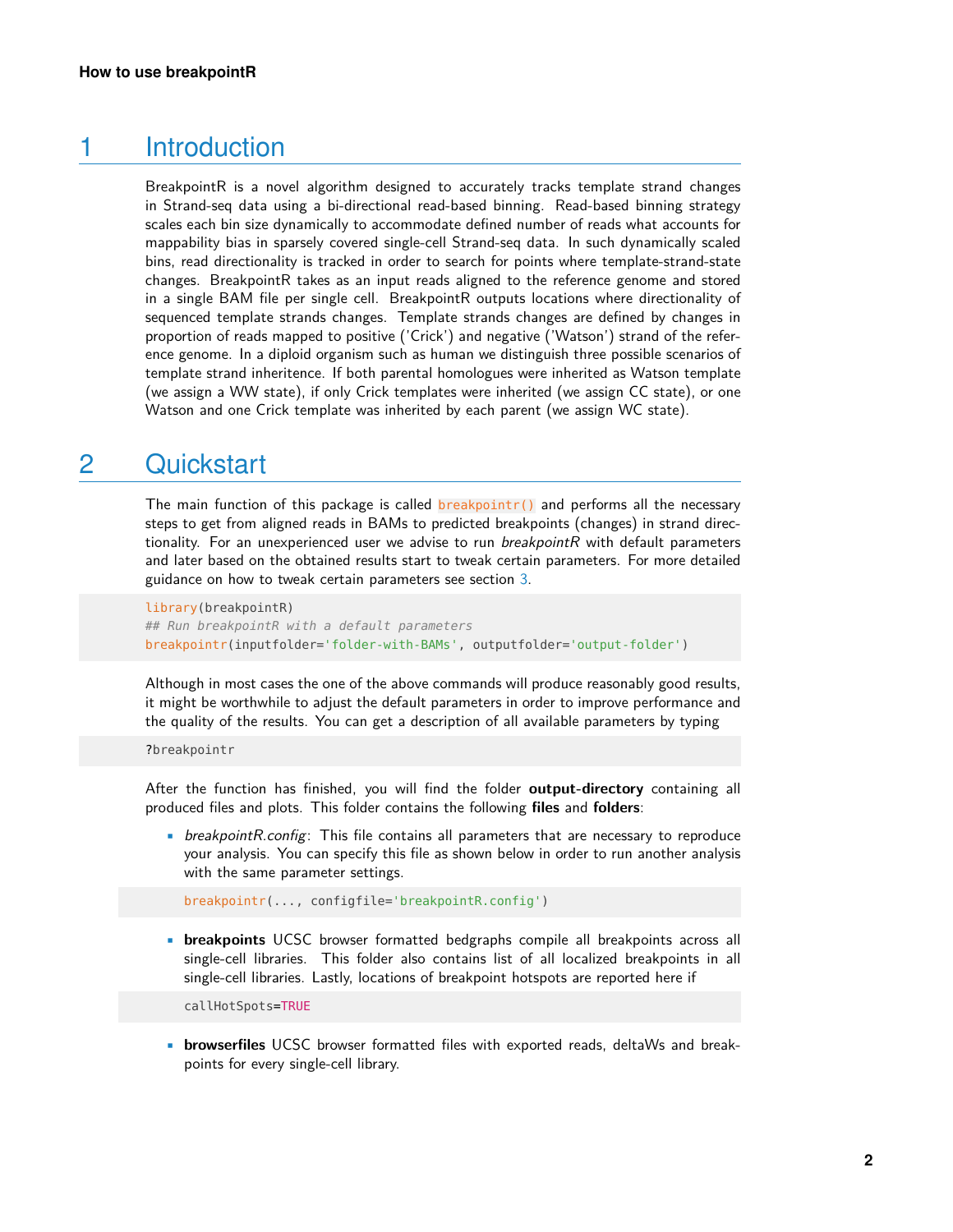- **data** Contains RData files that store complete results of breakpointR analysis for each single-cell library.
- <span id="page-2-0"></span>• **plots**: Genome-wide plots for selected chromosomes, genome-wide heatmap of strand states as well as chromosome specific read distribution together with localized breakpoints. All aforementioned plots are created by default.

#### 2.1 Running breakpointR

The function breakpointr() takes as an input BAM files stored in the inputfolder and produces an outputfolder with results, plots and browserfiles. The following code is an example of how to run breakpointR on single-end reads with a 'windowsize' defined by size of 1Mb (see subsection [3.3\)](#page-3-3). Results will be stored in **outputfolder/data** as RData objects. Such data can be later loaded for further processing and customized plotting.

library(breakpointR)

```
## Get some example files
datafolder <- system.file("extdata", "example_bams", package="breakpointRdata")
outputfolder <- tempdir()
## Run breakpointR
breakpointr(inputfolder = datafolder, outputfolder = outputfolder,
            chromosomes = 'chr22', pairedEndReads = FALSE,
            reuse.existing.files = FALSE, windowsize = 1000000,
            binMethod = 'size', pair2frgm = FALSE, min.mapq = 10,
            filter = TRUE)
```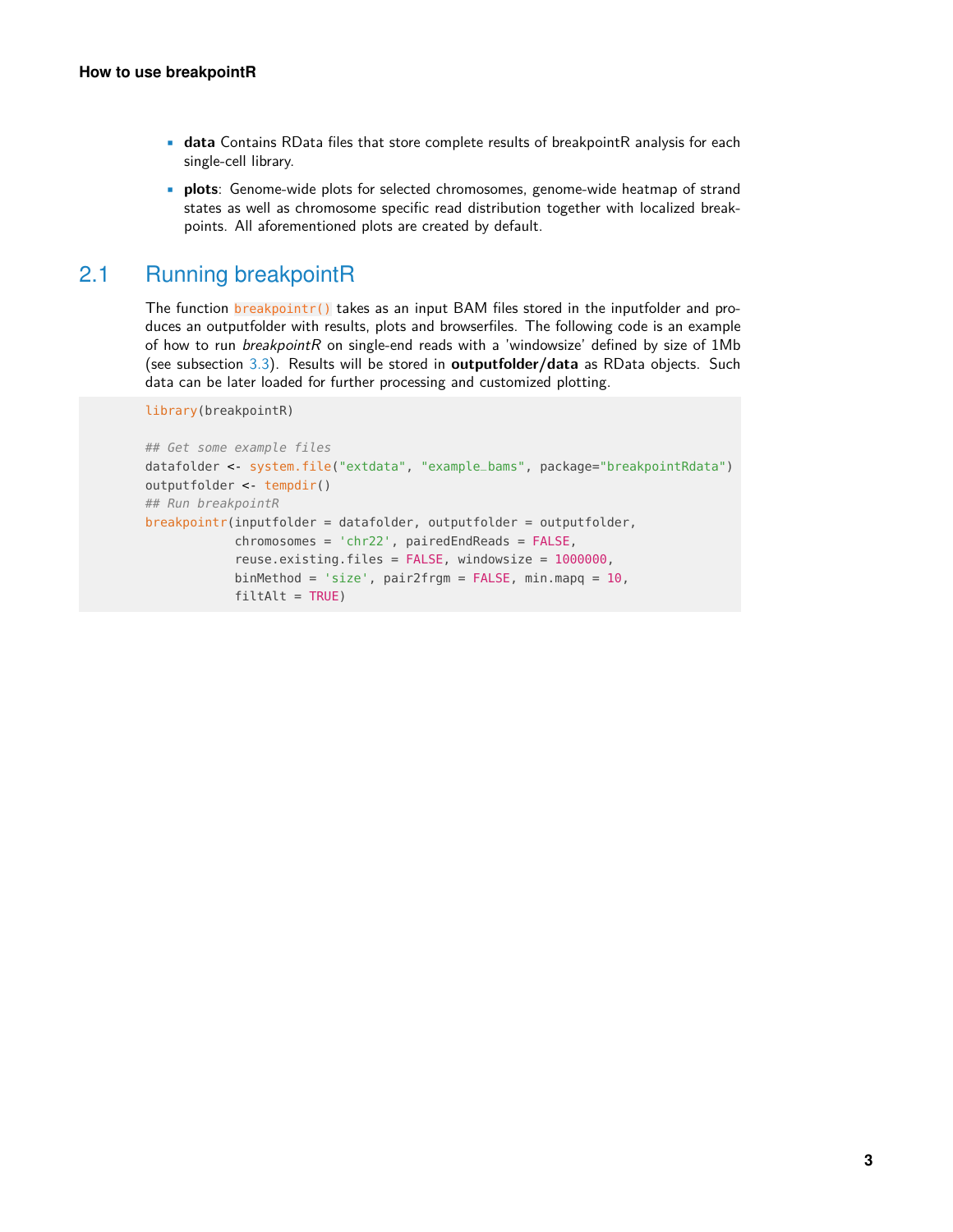## <span id="page-3-0"></span>3 Recommended settings

#### 3.1 Reading BAM files

<span id="page-3-1"></span>Currently breakpointR can take as an input only aligned reads stored in BAM files. All BAM files are expected to be present in a folder specified as  $breakpointr(..., inputfolder)$ . We advise to remove reads with low mapping quality and reads with alternative alignments. Duplicated reads are removed by default.

<span id="page-3-2"></span> $breakpoint(r(..., minmapq = 10, filter11t) = TRUE)$ 

#### 3.2 Removing certain regions

 $breakpointR$  allows a user to exclude certain genomic regions from the analysis. This comes handy when one wants to remove reads that falls into low complexity regions such as segmental duplications or centromeres. Such low complexity regions might cause false positive breakpoints due to the spurious mappings of short reads. To mask certain genomic regions user has to define path to a bed formatted text file as **breakpointr(...,** maskRegions). All reads falling into these regions will be discarded prior to breakpoint detection. User defined regions to mask can be downloaded from the UCSC Table Browser.

#### 3.3 Binning strategy

<span id="page-3-3"></span>breakpointR uses read based binning strategy and offers two approaches to set the bin size: (1) user defined number of reads in each bin or (2) number of reads in every bin is selected based on desired genomic size of each bin.

```
library(breakpointR)
## Binning strategy based on desired bin length
breakpointr(inputfolder='folder-with-BAM', outputfolder='output-folder',
            windowsize=1e6, binMethod='size')
## Binning strategy based user-defined number of reads in each bin
breakpointr(inputfolder='folder-with-BAM', outputfolder='output-folder',
            windowsize=100, binMethod='reads')
```
The sensitivity and specificity of breakpoint detection depend on user defined bin size. We recommend to select rather large bin size  $(>=1Mb)$  in order to reliably detect low frequency sister chromatid exchange (SCE) events. In order to detect smaller events like inversions smaller bin size is recommended. Keep in mind that such settings also leads to a higher level of false positive breakpoints. In this case one might need to tweak other breakpoint detection parameters (see subsection [3.4\)](#page-3-4).

#### 3.4 Breakpoint peak detection

<span id="page-3-4"></span>Breakpoint detection is based on finding significant peaks in deltaW values. Level of peak significance is measured in the number of standard deviations (SD) from the set threshold (zscore) breakpointr(..., peakTh). By default the threshold is set to the  $1/3$  of the highest detlaW value. For the data with noisy and uneven coverage we recommend to set higher threshold, for example 1/2 of the highest deltaW value. In addition, we also recommend to tweak 'trim' option breakpointr(..., trim) in order to set a fraction of extreme deltaW values to be excluded from SD calculation.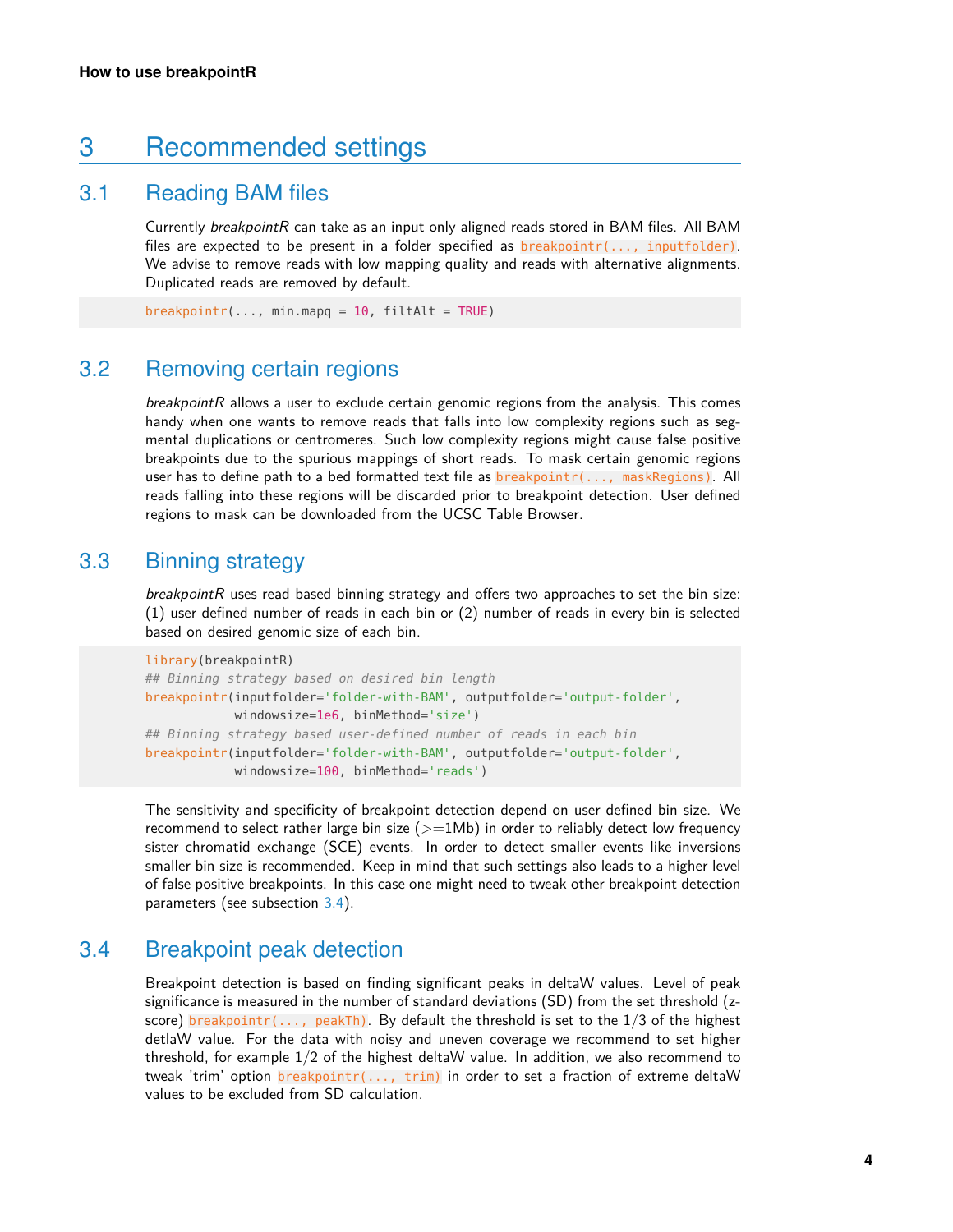```
## Example deltaW values
exampleFolder <- system.file("extdata", "example_results",
                        package="breakpointRdata")
exampleFile < list.files(exampleFolder, full.names=TRUE)[1]
breakpoint.object <- loadFromFiles(exampleFile)
head(breakpoint.object[[1]]$deltas)
## GRanges object with 6 ranges and 1 metadata column:
## seqnames ranges strand | deltaW
## <Rle> <IRanges> <Rle> | <numeric>
## [1] chr1 7560-7594 - | 17
## [2] chr1 8569-8612 + | 0
## [3] chr1 15116-15143 - | 57
## [4] chr1 17235-17240 - | 130
## [5] chr1 19615-19720 - | 41
## [6] chr1 19849-19911 - | 38
## -------
## seqinfo: 23 sequences from an unspecified genome
```
### 3.5 Background reads

<span id="page-4-0"></span>Background reads are a common feature of Strand-seq libraries. Strand-seq is based on removal of newly synthesized strand during DNA replication, however this process is not perfect. Therefore, we usually expect low abundance reads aligned in a opposite direction even for purely WW or CC chromosomes. An another reason to see such artifacs is imperfect read mapping especially in repetitive and complex genomic regions. To remove reads falling into such regions see subsection [3.2.](#page-3-2)

#### 3.6 Calling breakpoint hotspots

<span id="page-4-1"></span>In order to find locations where breakpoints occur around the same genomic position in multiple Strand-seq libraries there is  $hotspotten()$ . Function can be invoked by setting corresponding parameter to 'TRUE'. It make sense to set this parameter only if there is available a reasonable number  $(>=50)$  of Strand-seq libraries.

## To run breakpoint hotspot analysis using the main breakpointR function breakpointr(..., callHotSpots=TRUE)

```
## To run breakpoint hotspot analysis using exported data
exampleFolder <- system.file("extdata", "example_results",
                             package="breakpointRdata")
exampleFiles <- list.files(exampleFolder, full.names=TRUE)
breakpoint.objects <- loadFromFiles(exampleFiles)
## Extract breakpoint coordinates
breaks <- lapply(breakpoint.objects, '[[', 'breaks')
## Get hotspot coordinates
hotspots <- hotspotter(breaks, bw=1e6)
```
#### <span id="page-4-2"></span>3.7 Loading results and plotting single cells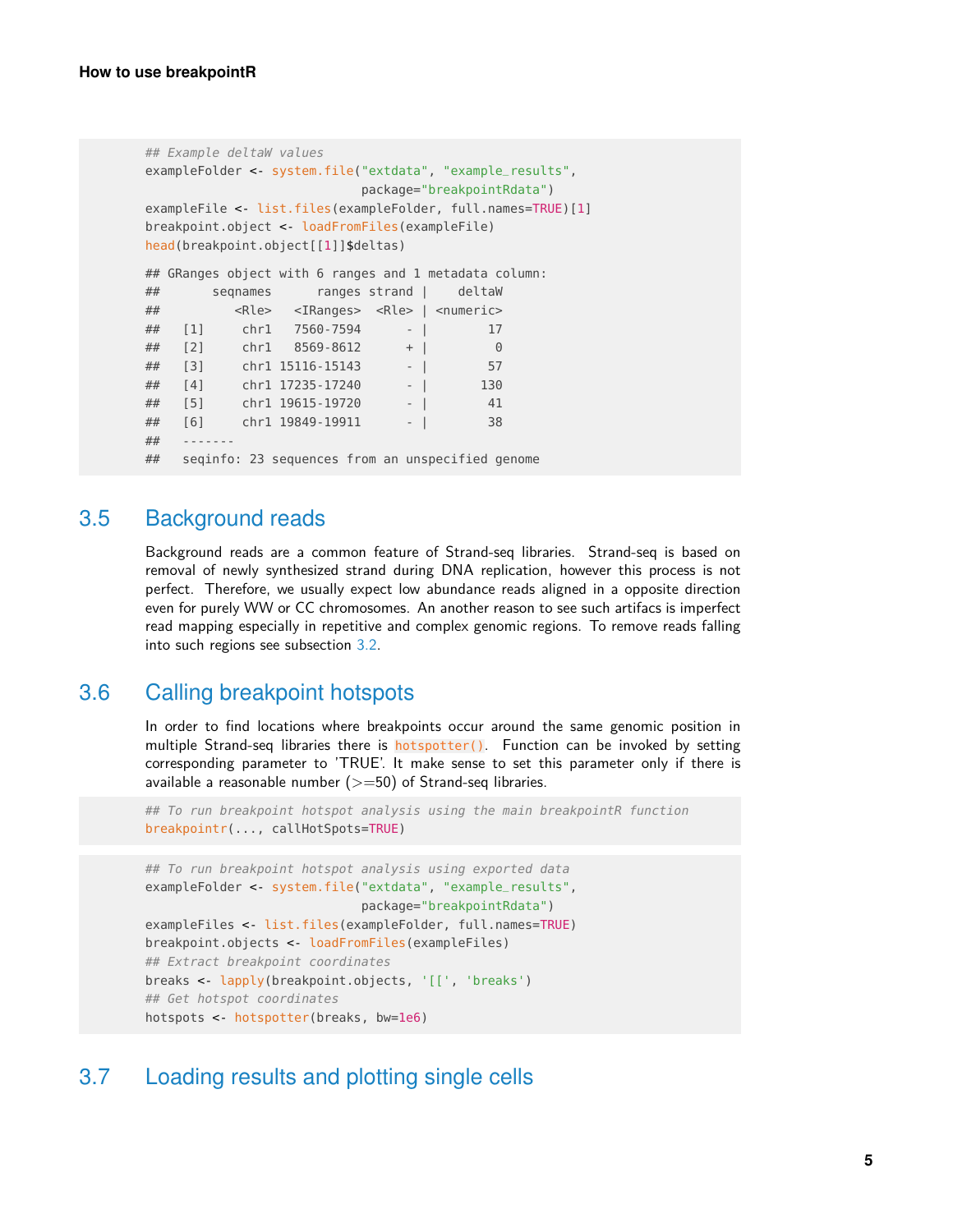```
## Plotting a single library
exampleFolder <- system.file("extdata", "example_results",
                                            package="breakpointRdata")
exampleFile <- list.files(exampleFolder, full.names=TRUE)[1]
plotBreakpoints(exampleFile)
## [[1]]
                   example_lib1.bam<br>background.estimate=0.
                   background.estimate=0.01566 | med.reads.per.MB=595 | perc.coverage=4.78
              Read counts
                 0
250
500
              tead
                −250
              Breaks
                          | |
              States
                       1 2 3 4 5 6 7 8 9 10 11 12 13 14 15 16 17 18 19 20 21 22 X
                                                                  Chromosomes
## Plotting a single library
exampleFolder <- system.file("extdata", "example_results",
                                            package="breakpointRdata")
exampleFiles <- list.files(exampleFolder, full.names=TRUE)[1:4]
plotBreakpointsPerChr(exampleFiles, chromosomes = 'chr7')
## $chr7
                                                                  example_lib1.bam
chr7
                 0
100
200
300
                                   بأخلتين وجزيع وأنقيتها
                                                                                                     Luckshire Hotel Labority
                                                                  ▎▙▘▘▚▖
                −100
                                           4.0e+07 8.0e+07 1.2e+08
                                                                  example_lib3.bam
chr7
                 80
                                        i<br>Primer ve papa
                 40
                                                                 <u>in die partiese verkli</u>j
                                                                                            اما آثاف عمله من عمل بوج.<br>تقوی د تورد در پورو من
                                                                                                         بامریس <mark>با راهیم مرد</mark>
              Read counts
                 −40
              Read counts
                 −80
                                           4.0e+07 8.0e+07 1.2e+08
                                                                  example_lib4.bam
chr7
                 300
                                      الأفارسيستانية فأما
                                                                                            كفافة وسينوا الفساف ألعناهم بمستفقين
                 200
                                                                اصحح إيراه وأنأ
                 100
                −100
                                           4.0e+07 8.0e+07 1.2e+08
                                                                  example_lib5.bam
chr7
                                                                  Tip
                0<br>100−
                                   المرتقع وأنعمه أوالح ويرتعان
                                                                                           in the company party of the party of the party of the
                −200
```
4.0e+07 8.0e+07 1.2e+08 Genomic position